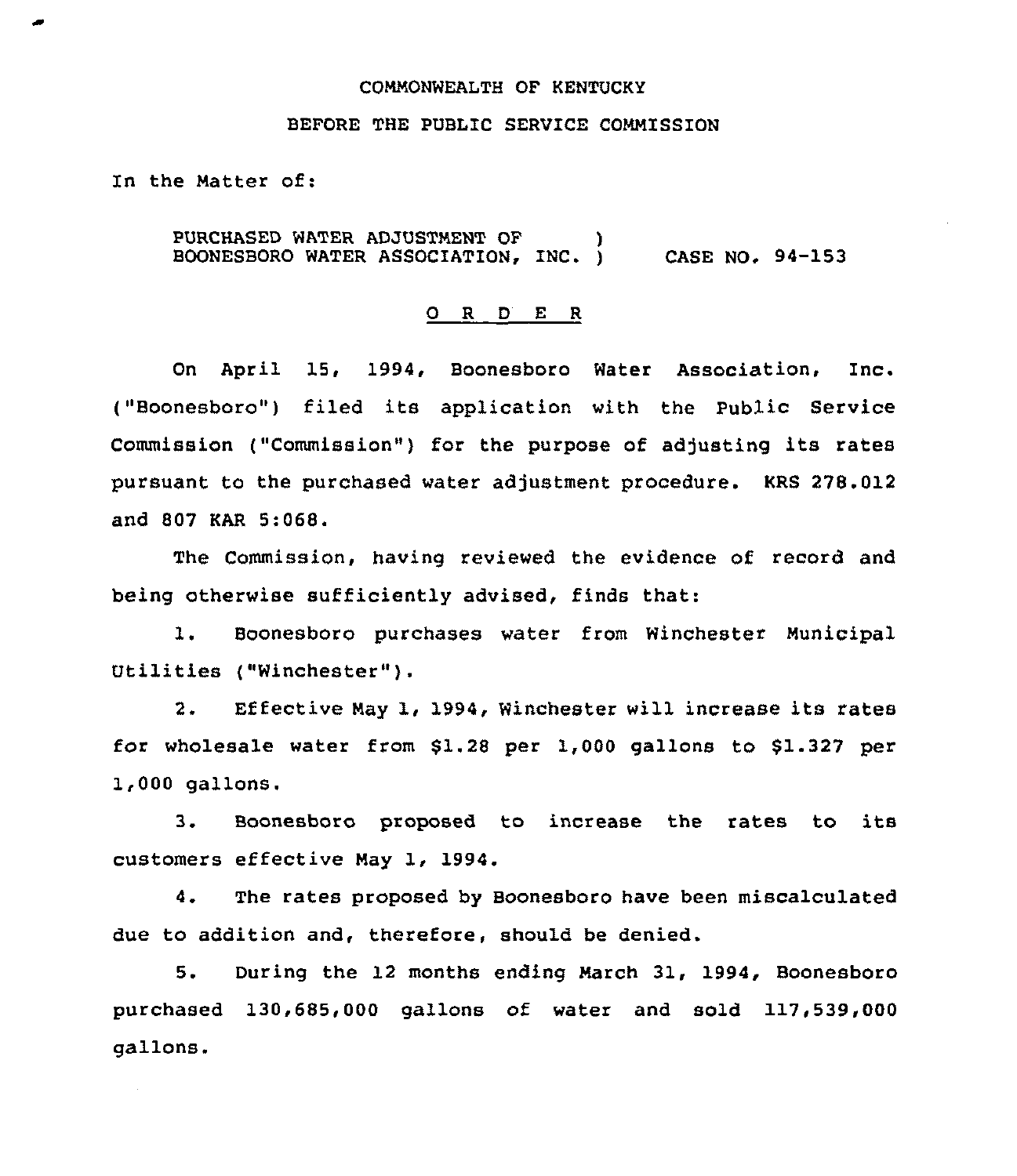6. Boonesboro's calculations are correct and show an increase in purchased water cost of \$6,142.20, resulting in a purchased water adjustment of 5 cents per 1,000 gallons. Based on an average monthly usage of 5,000 gallons, monthly bills to Boonesboro's customers will increase 25 cents from \$19.67 to \$19.92, an increase of 1.3 percent.

7. The purchased water adjustment of <sup>5</sup> cents per 1,000 gallons and the rates in Appendix A, attached hereto and incorporated herein, are fair, just, and reasonable and should be approved.

IT IS THEREFORE ORDERED that:

Ļ.

1. The rates proposed by Boonesboro are hereby denied.

2. The purchased water adjustment of 5 cents per 1,000 gallons and the rates in Appendix <sup>A</sup> are approved for services rendered on and after Nay 1, 1994.

3. Within 30 days of the date of this Order, Boonesboro shall file revised tariffs setting out the rates approved herein.

4. Within 30 days of the date of this Order, Boonesboro shall file verification that the notice to its customers has been given.

 $-2-$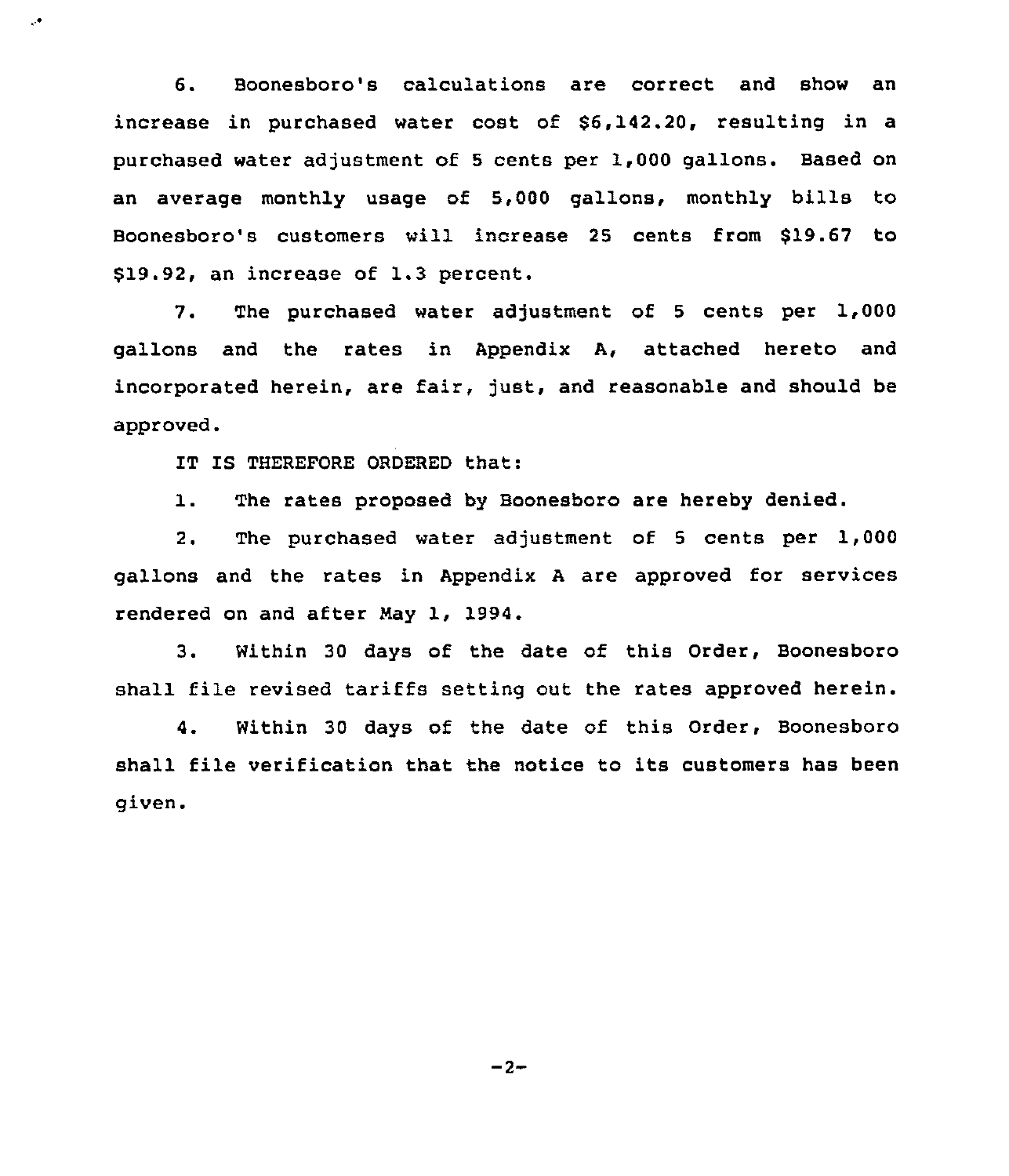Done at Frankfort, Kentucky, this 9th day of May, 1994.

PUBLIC SERVICE COMMISSION

 $1$  can be Chairman 1

Commissioner

ATTEST:

 $\mathcal{L}^{\star}$ 

ATTEST:<br>Executive Director